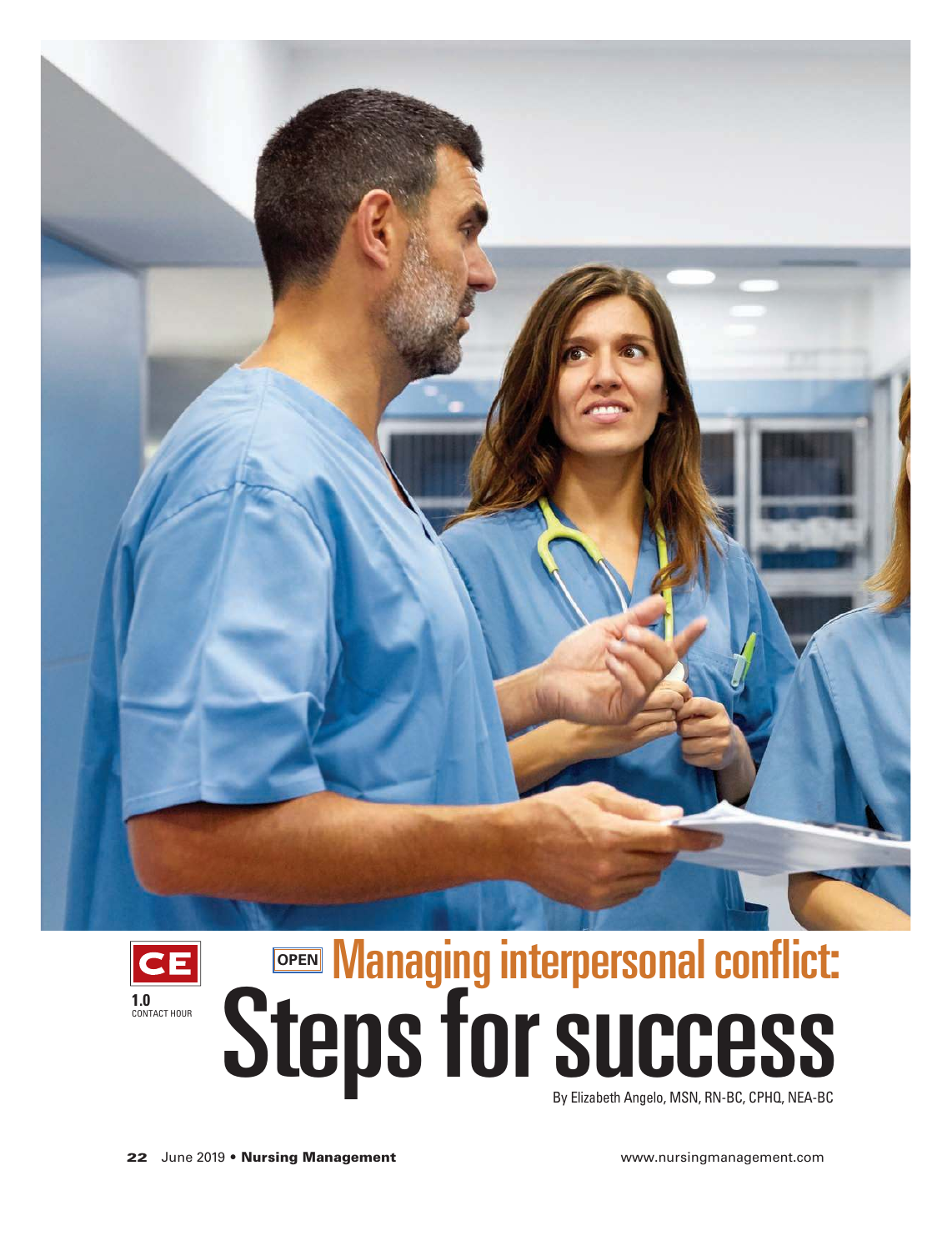

The nights and lows of leadership have one thing<br>
in common—people. Working with people is<br>
the most meaningful aspect of our jobs and,<br>
often, the toughest and most draining. Dealing with he highs and lows of leadership have one thing in common—people. Working with people is the most meaningful aspect of our jobs and, difficult personalities is a part of every nurse leader's career. Like many aspects of leadership, having a thoughtful and consistent approach can make all the difference. This article shares tips for effectively navigating interpersonal conflict.

## **Impact of interpersonal conflict**

Incivility in healthcare is well documented and may present in both overt and subtle ways.<sup>1-4</sup> Unprofessional and disruptive actions can compromise patient safety, increase turnover and absenteeism, and reduce joy in work.<sup>2,4</sup> Common sources of conflict include passive-aggressive communication, clique behaviors, lateral or vertical aggression, and other types of incivility.5,6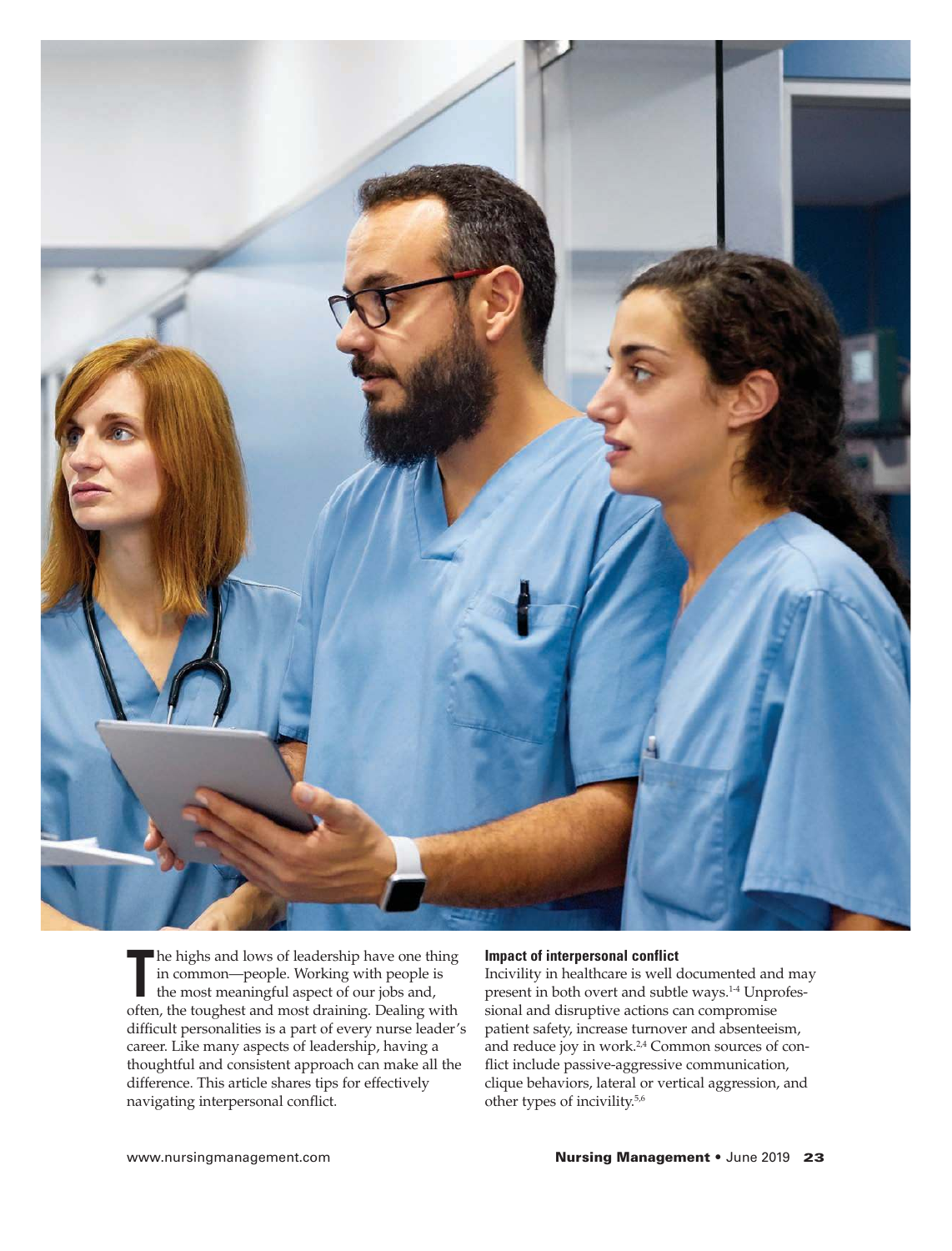# **Managing interpersonal conflict**

Consider the following negative behaviors:

• *defensiveness.* It's human nature to deflect when we hear something negative about ourselves. Often, employees will try to steer critical conversations to focus on someone else's shortcomings instead. Be prepared with specifics that are difficult to refute and calmly redirect by stating that this conversation is focused on the employee and how you can help him or her improve. Remind employees that you're invested in their success and you owe it to them to share this information for the good of the team.

• *victim mentality.* A team member may feel that he or she is being unfairly singled out or held to a higher standard. You may hear comments such as, "You never told me I needed to do that" or "How come other people aren't getting in trouble for this?" Remind employees that personnel conversations are confidential and you can't comment on other interactions, but you're holding them to the same standard as everyone else and the expectation was clear.

• *passive aggressiveness.* Confront passive-aggressive communication as directly as possible such as, "I was disappointed to hear from your peers that you're upset about (policy, schedule, behavior standard, and so on). You didn't express those concerns to me. My expectation is that you communicate with me directly if you have a concern to bring forward."

• *vertical aggression.* Sometimes strong or experienced staff members will bully new leaders. Address this head on and state your expectations such as, "I'm sensing that you don't support

some of the changes we need to make. Your peers look up to you and value your expertise. I'm counting on your support as I learn about this department. I'll be looking to you to set the example for the behaviors and culture we want to have here and to follow policy so that others know it's the expectation." • *bullying.* If you have clear evidence that someone is being bullied, it needs to be addressed right away. Be prepared with clear examples of actions either taken or left undone, as well as the impact these actions had, how you expect things to change, and when you'll follow up. • *the informer.* Often, performance information is relayed by an employee's peer. This can put leaders in a difficult spot, especially if it's about an issue that

lacks objective evidence. Unless it's an urgent patient safety matter, ask the team member to hold his or her peer accountable and help with the scripting to do so. If you hear the same information from more than one peer, it's probably time to talk to the employee yourself such as, "I'm concerned about what I've heard from several team members…"

These behaviors pose a challenge for even the most experienced nurse leader and can spread if not addressed effectively.<sup>7</sup> Interpersonal conflict can critically hamper communication, leading to errors and patient harm.<sup>3,4</sup> Despite the prevalence of incivility and interpersonal conflict, nurse leaders are challenged to recognize and address negative behaviors in a timely manner.<sup>8</sup> In addition, nurse leaders may unwittingly contribute to patterns of poor performance by

not holding employees to a consistent standard, making excuses for difficult employees and situations, and hoping that the problem will resolve itself.<sup>7</sup>

## **Dealing with conflict**

Every nurse leader should develop a toolkit of consistent practices to approach difficult situations with clarity and confidence. Consider the following tools for success.

*First, be consistent.* Are you confident that your team knows your expectations? Are your expectations unspoken and implied, or have you clarified them in team meetings, protocols, and published department norms? And can you honestly say you apply these expectations consistently and fairly across your team? You can potentially save yourself many uncomfortable conversations throughout the year by reviewing department norms at least annually during a team meeting. Include well-known, but often problematic, standards, such as dress code, attendance, paid leave, behavior, and other norms. Spelling out what's expected also gives you a clear frame of reference if you do need to address an issue because you know when the employee was last reminded of the policy. Don't apologize for what's expected, and don't assume that it's already well understood. Convey to your team that you feel they deserve to know exactly what's expected of them and have the chance to review the standards at least once each year to ensure everyone is on the same page.

Beyond consistently setting expectations and following through, it's important that your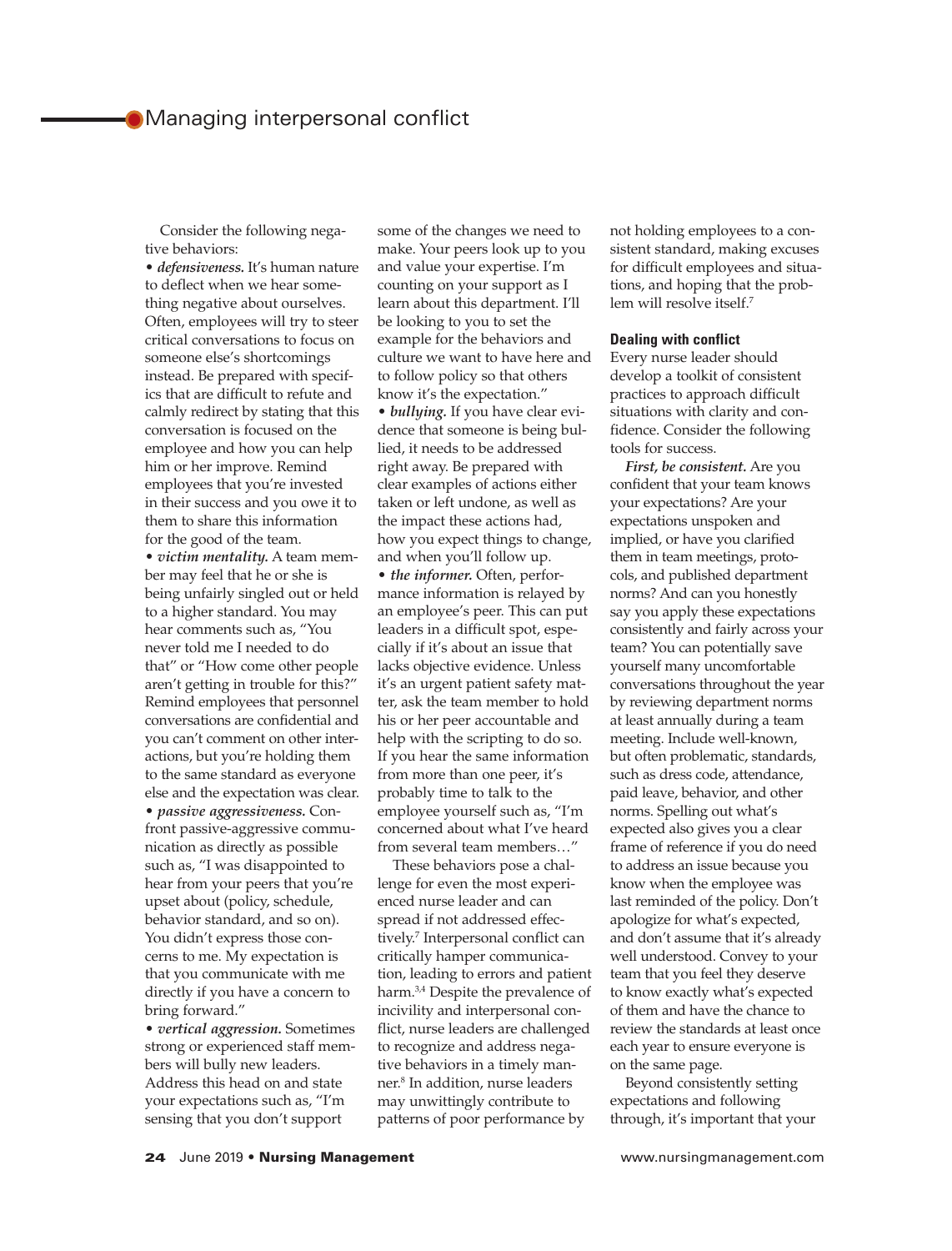team has an idea of what they can expect from your interactions with them. Have you ever worked for an unpredictable leader who was sometimes friendly and at other times angry? I've known nurses who were physically ill before a shift because they dreaded the interactions they might have with a leader who behaved erratically. Nothing discourages a team more than a leader who's inconsistent in his or her behaviors and expectations. Before we can challenge others to improve, we may need to do some self-reflection.

*Keep the team in mind.* Negative behaviors aren't just a drain on you as a leader, they also significantly impact your team. Engaged and high-performing employees find it discouraging to witness a coworker's poor performance go unchecked. If you want to continue to build your team with people who care about their work and are genuinely invested in improving their workplace, it's essential to address poor performance and negative attitudes.

Do you remember the feeling of anticipation before the department schedule comes out? Schedule publication is often a highly anticipated event. Beyond seeing when they're scheduled, employees want to know with whom they'll be working. We all know the feeling of relief when we see a trusted coworker coming to help, or disappointment when it's someone who doesn't pull his or her weight. Team dynamics makes all the difference during a tough shift. Are there employees on your team with whom no one wants to work? Are there sighs or eye rolling when you state

who's coming in to help? If so, you owe it to the team to figure out what's going on and address it. Teamwork and team dynamics have a very real impact on employee retention and patient safety. High-performing teams are more likely to deliver solid clinical outcomes, have fewer sentinel events, and lower turnover rates—all good reasons not to turn a blind eye to the employee with whom no one wants to work.<sup>1,2,4</sup>

*Get your mind (and heart) right.* The best time to deal with a personnel situation is the soonest you can do so both calmly and kindly. Before you address a challenging employee, it's vital to take the time to ensure that you're in the right frame of mind. Refocus yourself on your purpose: You're here to serve patients and staff. You're here to nurture individual employees and grow their talents. And you're here to build a team that's connected to their mission and the people they serve. With your employee's best interest in mind, every difficult conversation should begin from this perspective.

If you're angry, distracted, or rushed, the conversation won't be as powerful or meaningful as it can be, and you risk having an uncomfortable encounter that does more harm than good. It's key to approach the interaction with a genuine desire to provide feedback that will enable the employee to improve. Hold important conversations at a time and place that demonstrates respect for the employee's privacy and allows you to minimize distractions and interruptions.

*Convey worth and dignity.* The employee in front of you is a professional with life experiences, training, talents, and skills. He or she wants to be respected as a valuable member of the team and wants you to remember that life outside of work isn't always smooth sailing. The employee may be balancing multiple demands, and there's more than one side to every story you've heard. Just think, some employees have never had the benefit of working with a consistent and caring leader. And some employees have never worked with a leader courageous enough to call out negative behaviors and poor performance and expect more from them.

When your words and demeanor convey to employees their worth and dignity in every interaction, you begin to build trust. And trust is the foundation for growth. None of us likes to be talked down to or treated indifferently. Each of us wants to feel seen, heard, and known as an individual. Receiving feedback from someone who we know is invested in our success is different than being corrected by someone we don't respect. You can find positive and proactive ways to reinforce what's going well and correct what isn't.

It's essential that your employees don't only hear from you when something is wrong. Recognition is a powerful (and often underutilized) tool to build trust and convey what types of actions are valued on your team. Call out positives in an email, a note to the employee's home, or a staff meeting—and be specific. Let them know what you saw or heard and how it positively impacted the team or their patients. Recognize them for additional steps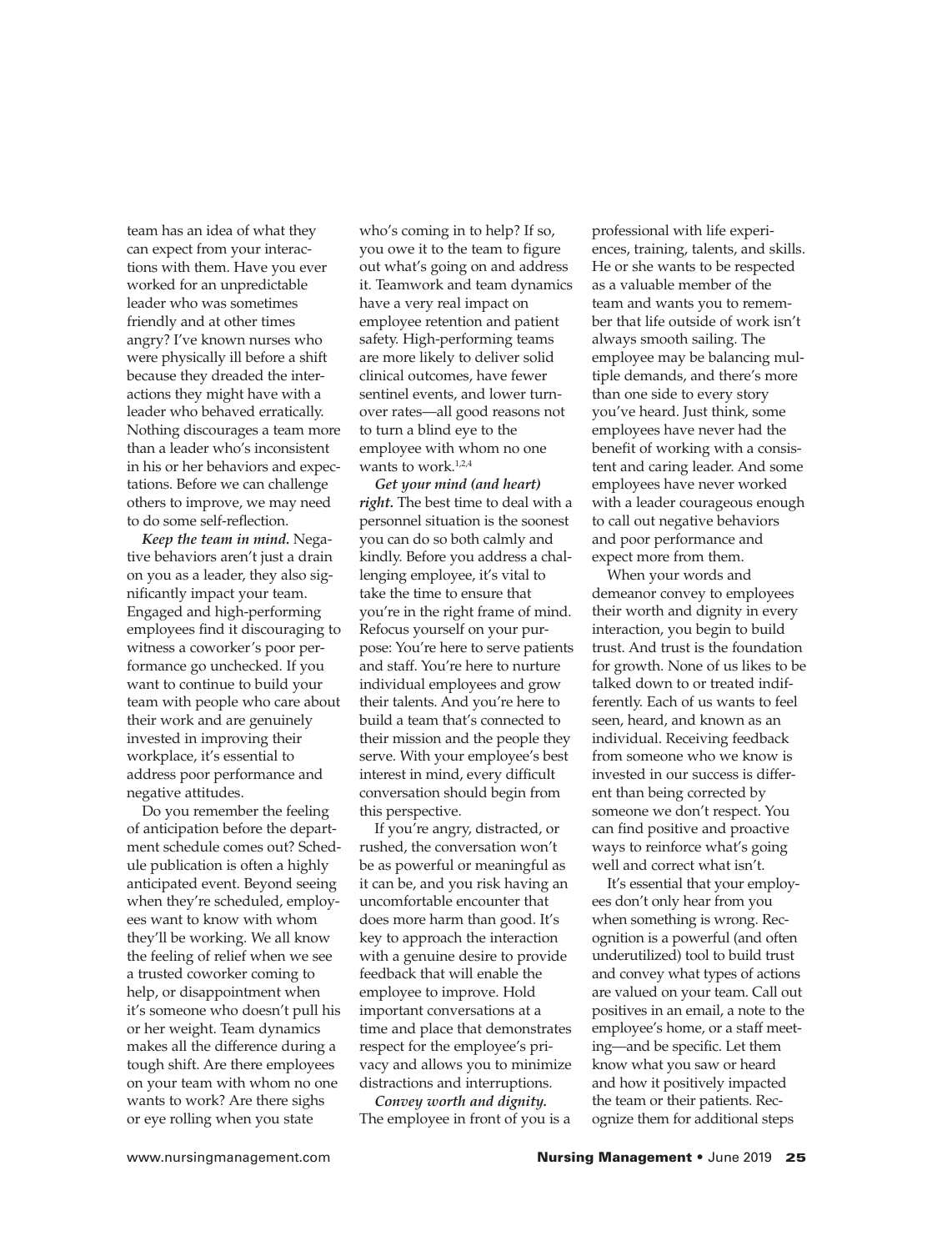# **• Managing interpersonal conflict**

to build professionalism, such as participating in a professional governance group or work team, releveling, or going back to school. Remembering birthdays and service anniversaries is another way to let employees know that you see them as individuals and value the relationship you have with them.

*Observe healthy boundaries.* Another way we convey worth and dignity to our employees is by observing healthy boundarpersonalities that make healthy boundaries more challenging to decipher. In addition, many of us entered nursing leadership with a promotion that made us leaders of the same group of people who were our peers. This is a difficult transition and one that requires us to undertake extra reflection about professionalism and boundaries. It's hard to go from being a friend and peer to being accountable for the performance of the department and the people

that you'll be honest with him or her and share feedback openly.

Don't leave your employee guessing about the problem or what he or she needs to do to improve. Clearly state the performance gap; your expectations; why it matters; and the timeline for improvement, including when you'll round back to ascertain improvement and give a progress update. When employees don't hear from us about an issue, they may assume it's



Respect your employees' choices as professionals and expect that they'll participate in the needed positive change.

ies. We do this by respecting their choices as professionals and expecting that they'll participate in the needed positive change. In doing so, we acknowledge that we can't solely own their success. Remember that there's no amount of effort or angst on your part that will compensate for someone's unwillingness to change. This was a hard lesson for me to learn as a leader. I saw the potential in people and felt so disappointed when they were unwilling to change. When an employee entered the discipline process or left the organization, I often wondered what I could've done better and blamed myself when it didn't work out. As much as we care, we can't make people change and allowing them to avoid the consequences of their behaviors is a form of enabling that doesn't serve anyone well.

Nurses are notoriously caring and many of us have helper working in it. Seek out a mentor who can help you navigate the transition and offer support.

*Lead with your truth.* If you need to have a difficult conversation, lead with the tough message and be clear. Why? Because even in challenging encounters you have the opportunity to build trust. If you lead with small talk and gradually work up to your real message, the employee may worry that bad news is just around the corner during future conversations. Don't equivocate and don't use the "compliment sandwich" method of giving feedback (sandwiching criticism between praise). Try saying, "We need to have a hard conversation" or "There's something difficult I need to talk with you about. I'm concerned about the feedback I've been receiving from patients." Even in conveying a tough message, you can build trust by showing the employee

entirely resolved or no longer a problem, or they may worry needlessly. Check back after a tough conversation to update the employee on the progress you're seeing. Also provide support and available resources to help him or her make the needed change. A developmental action plan or other feedback tool is helpful to ensure clear communication.

Keep in mind that if you can't state the problem in a few key phrases, you're probably not ready for a difficult conversation. Take the time you need to refine your message so the employee knows exactly what the concern is.

*Anticipate the reaction.* One of the toughest things about managing difficult conversations is feeling unprepared and apprehensive about how the employee will respond when you address problematic behaviors. I've found the most common negative reactions to be defensiveness,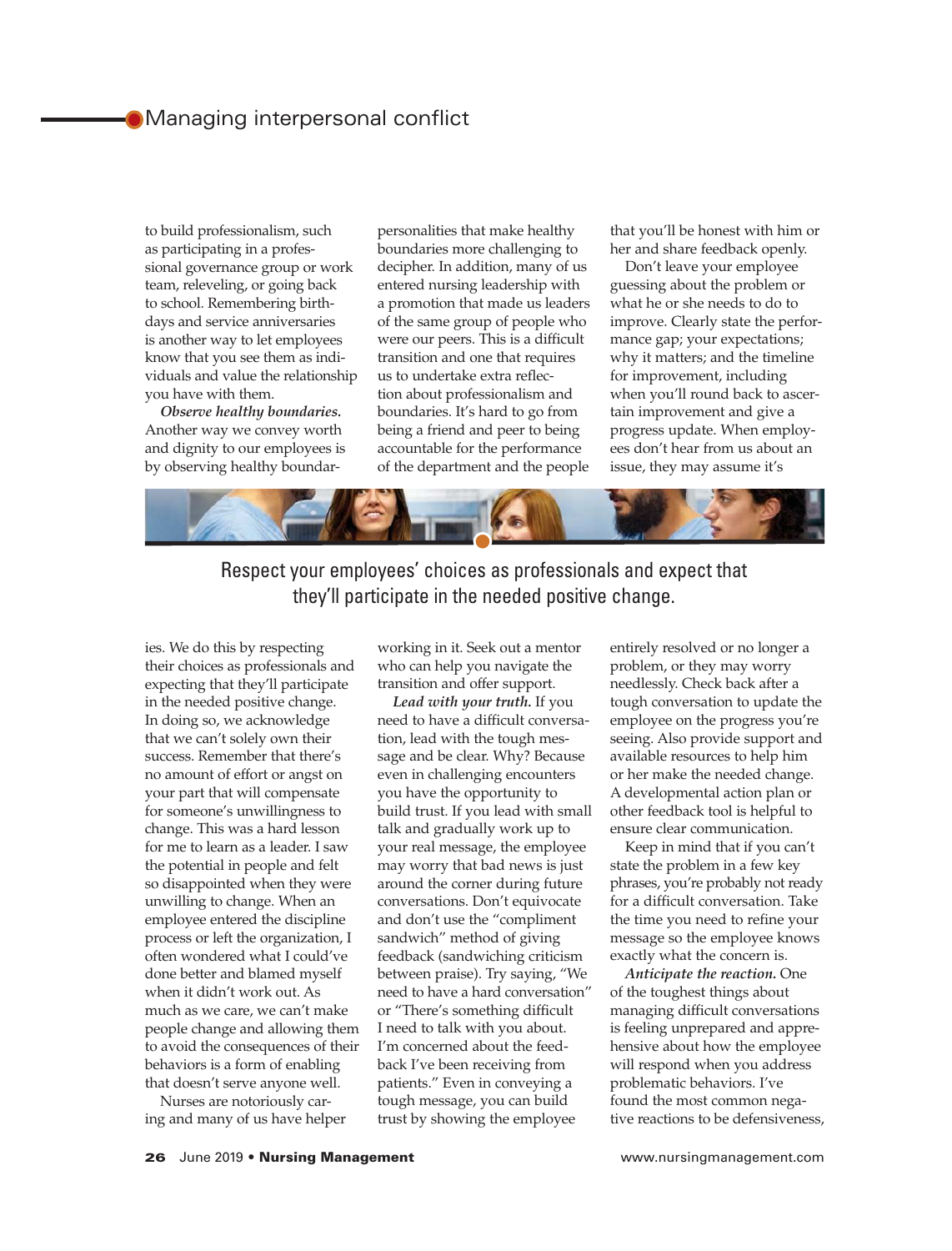deflection, and denial. Defensive comments may include, "No one's ever brought this to me before." You can reply, "I'm invested in you and want to see you succeed. I owe it to you and our department to be transparent with you and share these concerns." Deflection can take the form of an employee asking you why his or her coworker didn't directly bring up the concern. Often, it's because others are too intimidated by the situation to be able to speak up. Your reply can be, "Accountability between colleagues is always encouraged but as your leader, I owe it to you to share this feedback. Do you feel your colleagues perceive you as approachable and open to feedback?" Denial may include the employee refuting that the incident of concern ever happened. You can calmly remind the employee that we own others' perceptions of our behaviors and you want to help him or her understand where some actions may be giving people the wrong impression.

Of course, the employee's reaction may be acceptance and even appreciation that you're willing to discuss the issue. No matter what the response, if you've taken the time to prepare thoughtfully for a conversation, you can feel more confident that you'll be prepared to manage the reaction.

*Expect the best of people.* In general, I've found that people know when you're sincerely in their corner. Having someone who believes the best about you and knows you can be even better is an incredible motivator to change. Communicate confidence in your employee's desire to be successful and reiterate

your commitment to his or her growth. Expect the best and communicate that—you'll be surprised how often people will rise to the occasion. Meaningful support and high expectations can be an inspiring combination. And when you see success, call it out, praise it, and provide positive reinforcement to help your employees continue making needed changes.

*Use your resources.* Nursing has always been a teaching profession. We take pride in sharing what we know with others. Chances are, if you're struggling with a difficult employee situation, you have a peer who's dealt with a similar situation. Build your network of trusted advisers and be intentional about seeking and sharing knowledge. Is there someone you particularly respect for his or her ability to lead a variety of employees? Ask him or her to mentor you. Ask other leaders to help you see blind spots or develop talking points. Practice having difficult conversations with a willing peer and return the favor.

Don't forget about human resources and your organization's employee assistance program. These departments have extensive expertise navigating difficult situations and can help leaders who proactively seek assistance, especially when the intent is to help a struggling employee. Through the years, I've found my partnerships with both of these teams to be invaluable.

*Ask for feedback and listen.* The leaders who I respect the most are constantly learning. They aren't afraid to ask for feedback and they listen, not for what they expect to hear, but what's

being said. Do you want to grow in your ability to coach employees with difficult personalities? Ask hard questions and listen openly and intently. If we approach these situations with humility, then we have nothing to lose when we receive feedback on ways we can improve. Consider asking a trusted mentor or peer the following questions: Can you help me think differently about this situation? Would you help me practice this conversation? Would you be willing to give me feedback about how I approached this tough situation? Can you help me see some blind spots I might have right now? How do you think my efforts are being perceived?

Nursing leadership requires wholeheartedness. We need to invest in ourselves and our own growth to serve others well. It's time well spent to learn new skills, add to communication tools, and process difficult conversations.

*Be clear about your mission and courageous enough to acknowledge when someone doesn't align with it.* What if you've poured all you have into a difficult employee but aren't seeing the needed changes? You've given clear feedback, invested in his or her growth, offered support, and demonstrated consistency. You've sought wisdom from your resources and accepted feedback about your approach. Despite these efforts, it's evident that your employee isn't interested in improving.

It's never pleasant to make a tough decision to place someone in the discipline process, terminate employment, or replace a position. But, ultimately, you